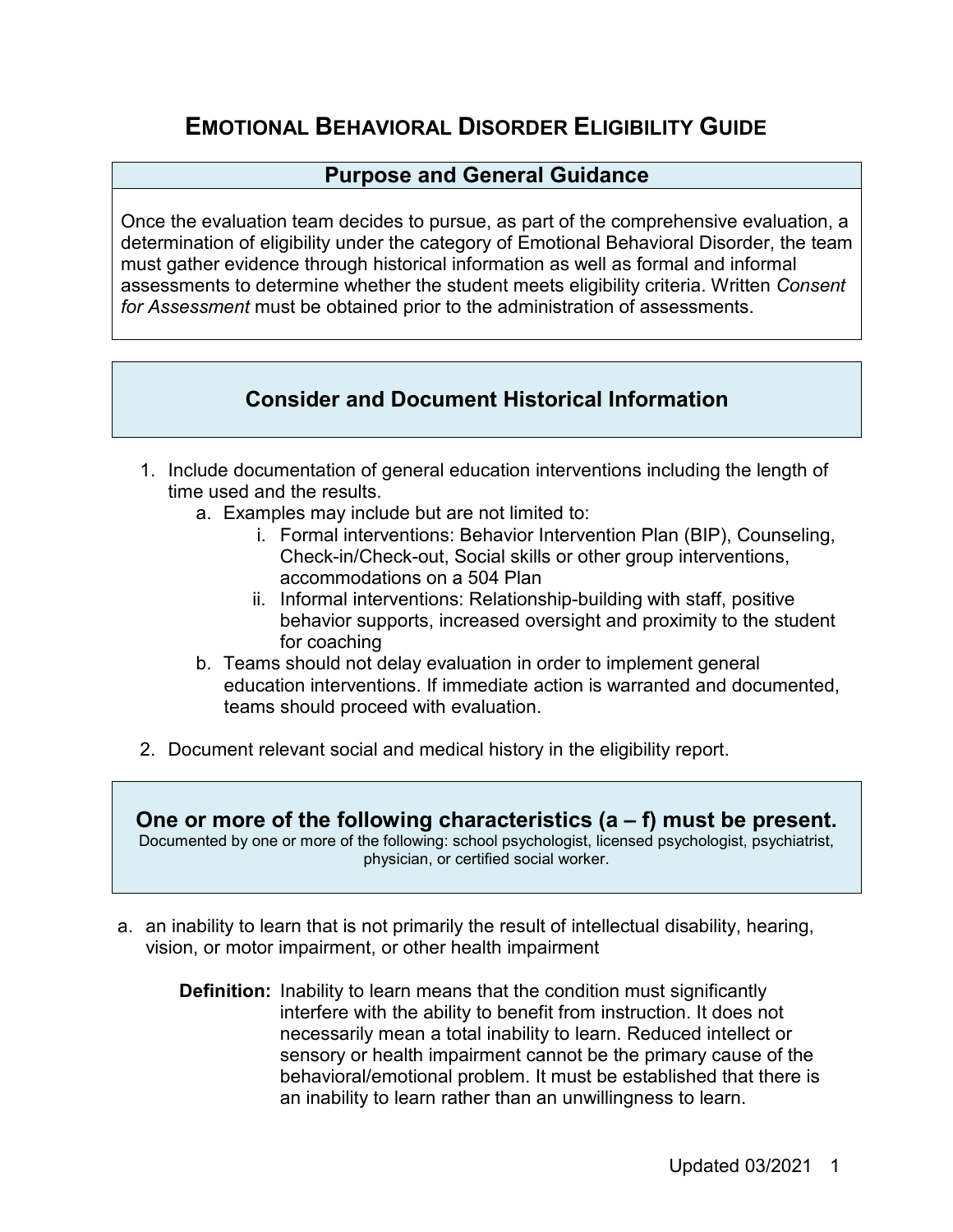# **Types of Supporting Evidence:**

- $\Box$  IQ testing or clear evidence of at least average cognitive ability
- □ Vision and hearing screening
- □ Medical history
- □ Academic performance history and data on current academic assessment
- b. an inability to build or maintain satisfactory interpersonal relationships with peers and teachers
	- **Definition:** Patterns and problems of interpersonal relationships that result in the "inability to build or maintain" satisfactory relationships with peers, teachers, and others are pervasive and are characterized by conflict and chaos which create an inability to establish and maintain group membership. This also includes individuals who are profoundly withdrawn, have poor reality contact, or lack social skills but have the ability to learn them. This inability does not refer to students who have problems with a particular teacher or with one or more peers, nor does it include students who have appropriate, satisfactory relationships with peers in their subculture, yet violate community norms.

## **Types of Supporting Evidence:**

- Observations
- $\Box$  Behavior rating scales
- □ Parent and teacher reports
- $\Box$  External reports from clinical evaluation
- c. inappropriate types of behavior or feelings under normal circumstances
	- **Definition:** Students exhibit behavior that is incongruent to the situation or is highly changeable. Behavior would include bizarre verbalization, overreaction, repeated recitation of words, fetishes, and obsessive and compulsive behaviors. Other actions may include inappropriate sexual behaviors such as inappropriate touching of others, public masturbation, or unusual or provocative sexual verbalization. Inappropriate feelings include negative self-statements as well as feelings that are reflected in and inferred from observable behavior. Documentation must be obtained that persistent and significantly inappropriate feelings exist which are not justified by circumstances.

## **Types of Supporting Evidence:**

□ Observations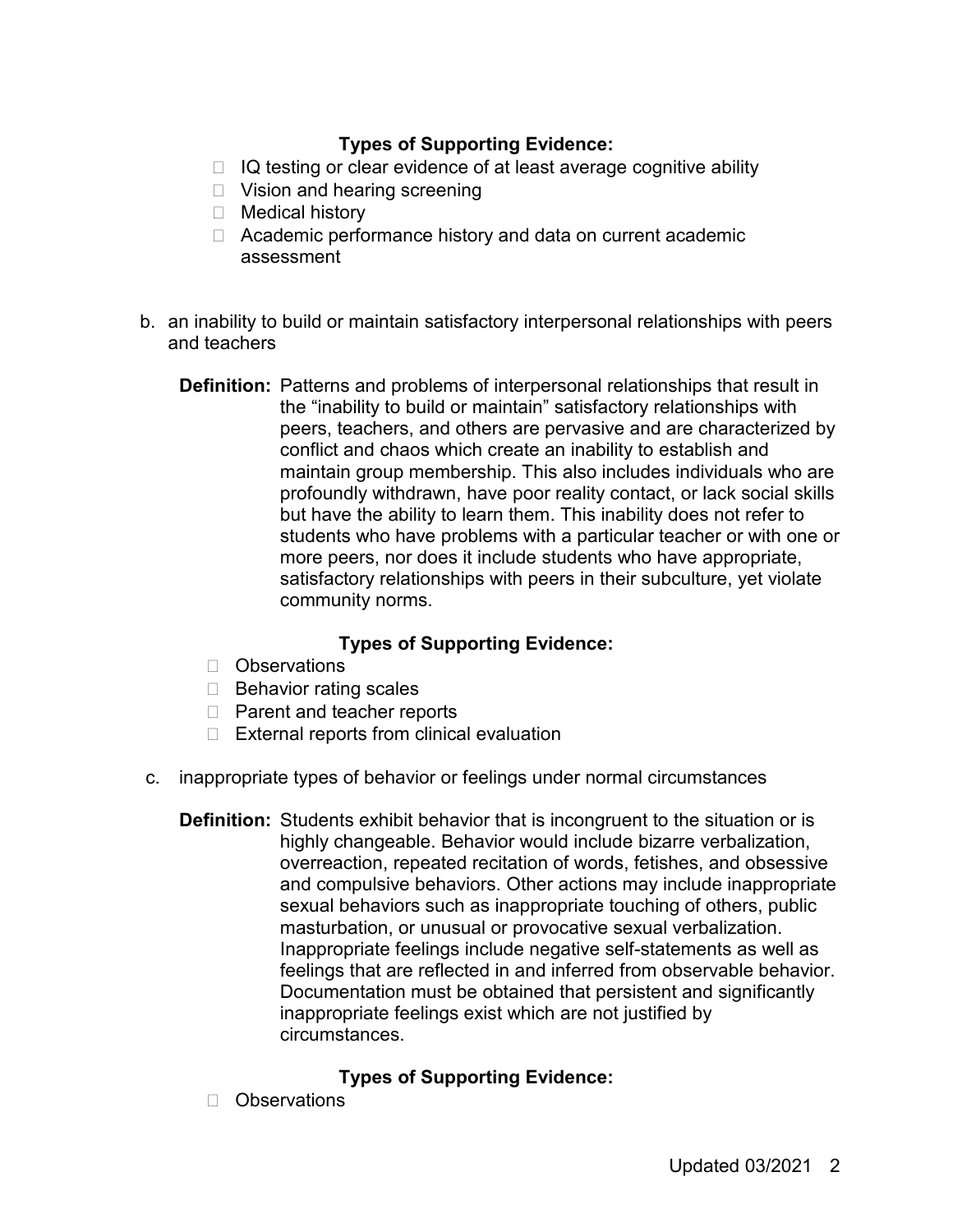- $\Box$  Behavior rating scales
- $\Box$  Parent and teacher reports
- $\Box$  External reports from clinical evaluation
- d. a general pervasive mood of unhappiness or depression
	- **Definition:** Pervasive moods of unhappiness or depression may be manifested in different ways in different students and may include constant crying, withdrawal, boredom, and depression, as well as angry, aggressive, or agitated behavior. Also included are eating and sleeping problems, loss of interest in usual activities, as well as feelings of hopelessness. A desire to die or an intent to commit suicide signifies extremely troubled students. Feeling depressed about a death in the family or the divorce of parents is situation specific and, for the most part, a normal feeling that tends to be "resolvable" and not pervasive.

## **Types of Supporting Evidence:**

- **D** Observations
- $\Box$  Behavior rating scales
- □ Parent and teacher reports
- $\Box$  External reports from clinical evaluation
- e. a tendency to develop physical symptoms or fears associated with personal or school problems
	- **Definition:** Persistent physical symptoms are chronic, as opposed to acute reactions to some situation at home or school, and must have a negative impact on learning. They may include such reactions as headache, nausea, asthma, ulcers, and colitis. Data needs to be obtained across settings and over time, and medical evidence needs to be obtained to document that the problem does not have a physical origin. Although school phobia or refusal meets criteria for eligibility and certification as having an emotional disturbance, placement would probably not be recommended. Other less restrictive treatment interventions such as systematic desensitization are likely to resolve the problem.

## **Types of Supporting Evidence:**

- □ Observations
- $\Box$  Behavior rating scales
- □ Parent and teacher reports
- $\Box$  External reports from clinical evaluation
- f. Schizophrenia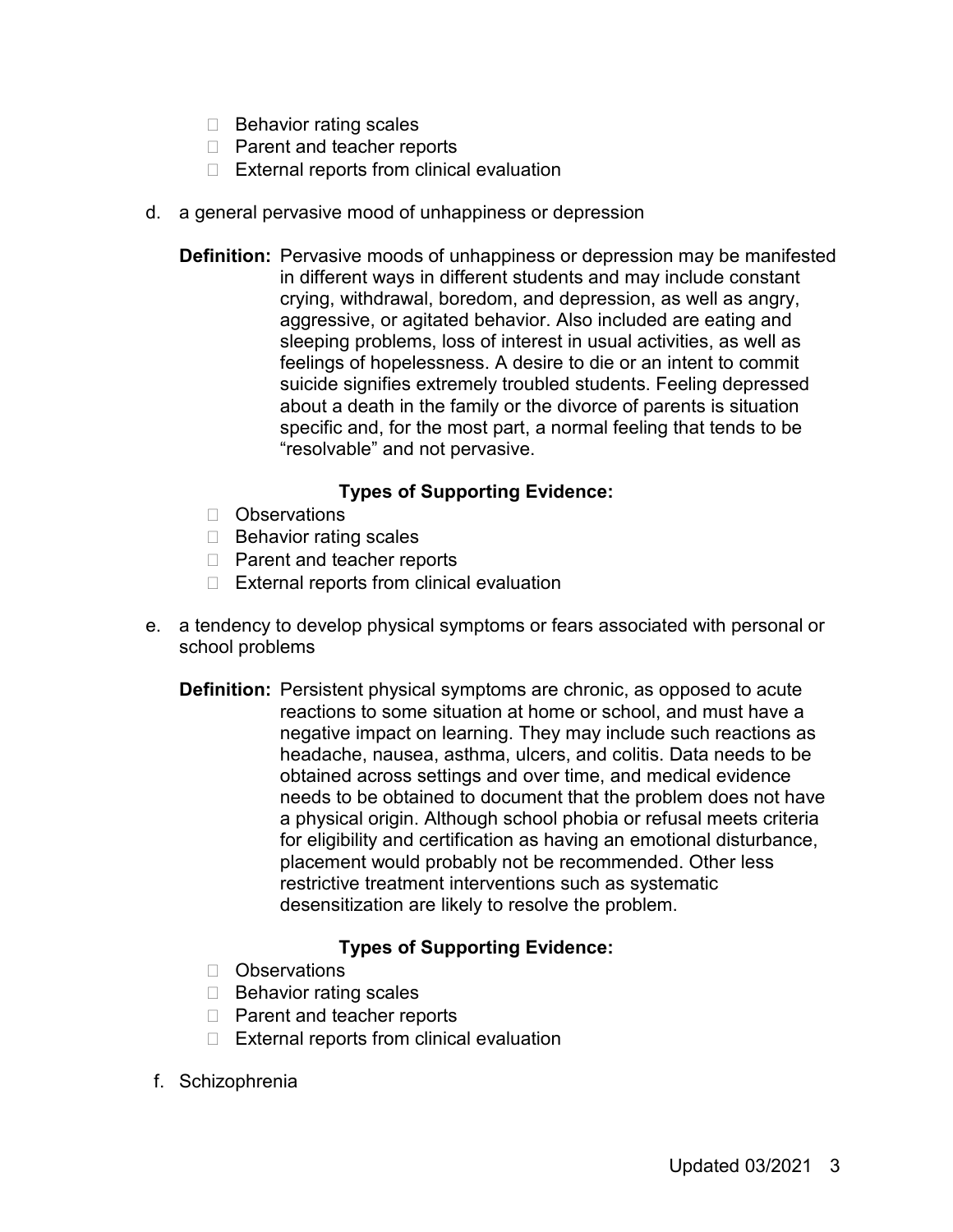**Definition:** The DSM-V includes diagnostic criteria for schizophrenia. Students properly diagnosed with Schizophrenia by a qualified professional automatically meet the criteria of emotional behavioral disorder.

#### **Types of Supporting Evidence:**

 $\Box$  Documentation of diagnosis from a qualified professional

#### **BOTH of the following criteria (a and b) must also be met:**

a. for a long period of time (at least 6 months)

**Definition:** When determining whether a student exhibits emotional or behavioral problems over a long period of time, consider the following factors:

- 1. Transitory, situational problems that may be understandable, given the nature of the circumstances. For example, a death in the family, divorce, moving to a new school, financial crisis, or physical illness or injury may produce transitory behavior changes. In general, this is a temporary period of instability, bounded by times of greater stability and may not meet the standard of *a long period of time*.
- 2. Non-transitory circumstances, where behavior changes do not return to the adaptive state that existed prior to a precipitating event. Evidence of a baseline of appropriate behavior prior to a significant (negative) change in behavior may be needed.

## **Types of Supporting Evidence:**

- $\Box$  Historical information
- □ School records
- □ Parent and teacher reports
- b. to a marked degree
	- **Definition:** A "marked degree" generally is concerned with pervasiveness and intensity of the characteristics. Evidence regarding duration, frequency, and intensity should be included in the observation reports. Results from standardized and/or norm-referenced rating scales and other instruments are used to substantiate "to a marked degree" but are not the sole source of information.

## **Considerations of Supporting Evidence:**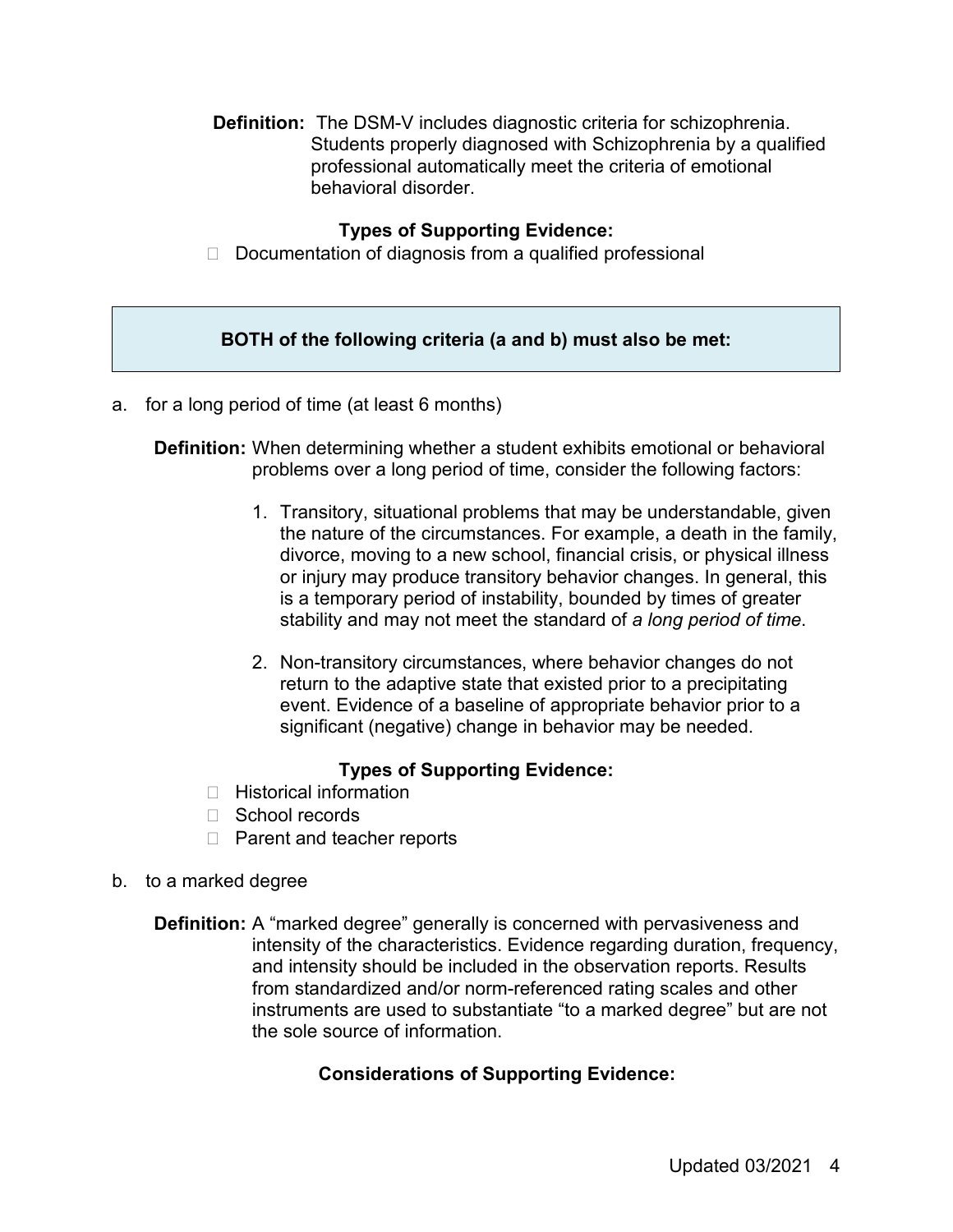To determine if the behavior is exhibited "to a marked degree," consider the following questions using data from more than one knowledgeable observer and in more than one setting.

- 1. Is the behavior in question considered a significant problem by more than one observer and in more than one setting?
- 2. What is the frequency, intensity, and duration of the behavior? Is the frequency, intensity, and duration significantly different from that of a similar student in the same or similar circumstances?
- 3. In what setting(s) does the behavior occur?
- 4. Are there noticeable or predictable patterns to the behavior?
- 5. How does the behavior affect others?
- 6. Is the behavior identified as a concern by norm-referenced behavior measures?

#### **Adverse Effect on Educational Performance**

**Definition:** There must be evidence of a demonstrable relationship between the student's behavior and educational performance which results in performance significantly and consistently below the level of similar age peers and prevents the student from benefiting from general education. Educational performance is not limited to academic performance but may also include interactions with peers or teachers, participation in class activities, and classroom conduct.

#### **Considerations of Supporting Evidence:**

Consider the following questions using observations, class work, team member input, and assessment results:

- 1. Is educational performance substantially within the range expected of a student based on his or her chronological age?
- 2. If the student is performing below academic expectations, is the probable cause behavioral and/or emotional problems?
- 3. Are the behavioral and/or emotional problems affecting educational performance of the student to a greater degree than similar problems affect the performance of peers?